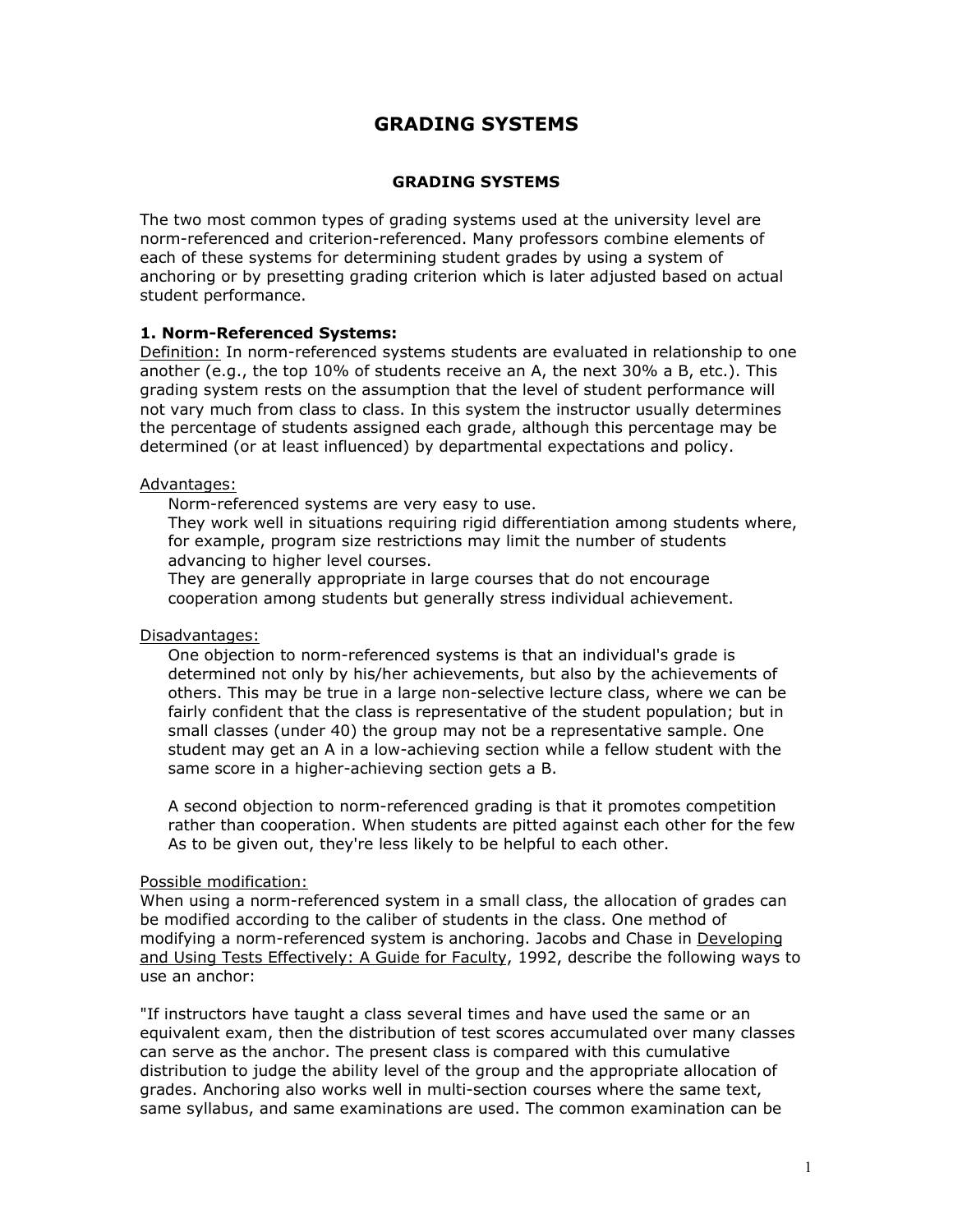used to reveal whether and how the class groups differ in achievement and the grade in the individual sections can be adjusted accordingly... If an instructor is teaching a class for the first time and has no other scores for comparison, a relevant and wellconstructed teacher-made pretest may be used as an anchor."

Modifying the norm-referenced system by anchoring also helps mitigate feelings of competition among students as they are not as directly in competition with each other.

Before Deciding on a Norm-Reference System, Consider:

- ® What is the expected class size? If it is smaller than 40, do not use a normreferenced system unless we use anchoring to modify the system.
- $\bullet$  Is it important for students to work cooperatively in this class (e.g., do we ask them to form study groups, or work on projects as a group)? If the answer is yes, a norm-referenced system is not appropriate for the class.

### **2. Criterion-Referenced System**

Definition: In criterion-referenced systems students are evaluated against an absolute scale (e.g.  $95-100 = A$ ,  $88-94 = B$ , etc.). Normally the criteria are a set number of points or a percentage of the total. Since the standard is absolute, it is possible that all students could get As or all students could get Ds.

#### Advantages:

® Students are not competing with each other and are thus more likely to actively help each other learn. A student's grade is not influenced by the caliber of the class.

Disadvantages:

It is difficult to set reasonable criteria for the students without a fair amount of teaching experience. Most experienced faculty set these criteria based on their knowledge of how students usually perform (thus making it fairly similar to the norm referenced system).

Possible modifications:

- Instructors sometimes choose to maintain some flexibility in their criteria by telling the class in advance that the criteria may be lowered if it seems appropriate, e.g., the 95% cut off for an A may be lowered to 93%. This way if a first exam was more difficult for students than the instructor imagined, s/he can lower the grading criteria rather than trying to compensate for the difficulty of the first exam with an easy second exam. Raising the criteria because too many students achieved As, however, is never advisable.
- ® Another way of doing criterion-referenced grading is by listing objectives and assigning grades based on the extent the student achieved the class objectives  $(e.g., A = Student has achieved all major and minor objectives of the course. B =$ Student has achieved all major objectives and several minor objectives, etc.).

## Before Deciding on a Criterion-Reference System, Consider:

® How will we determine reasonable criteria for students? When teaching the class for the first time, maintain some flexibility.